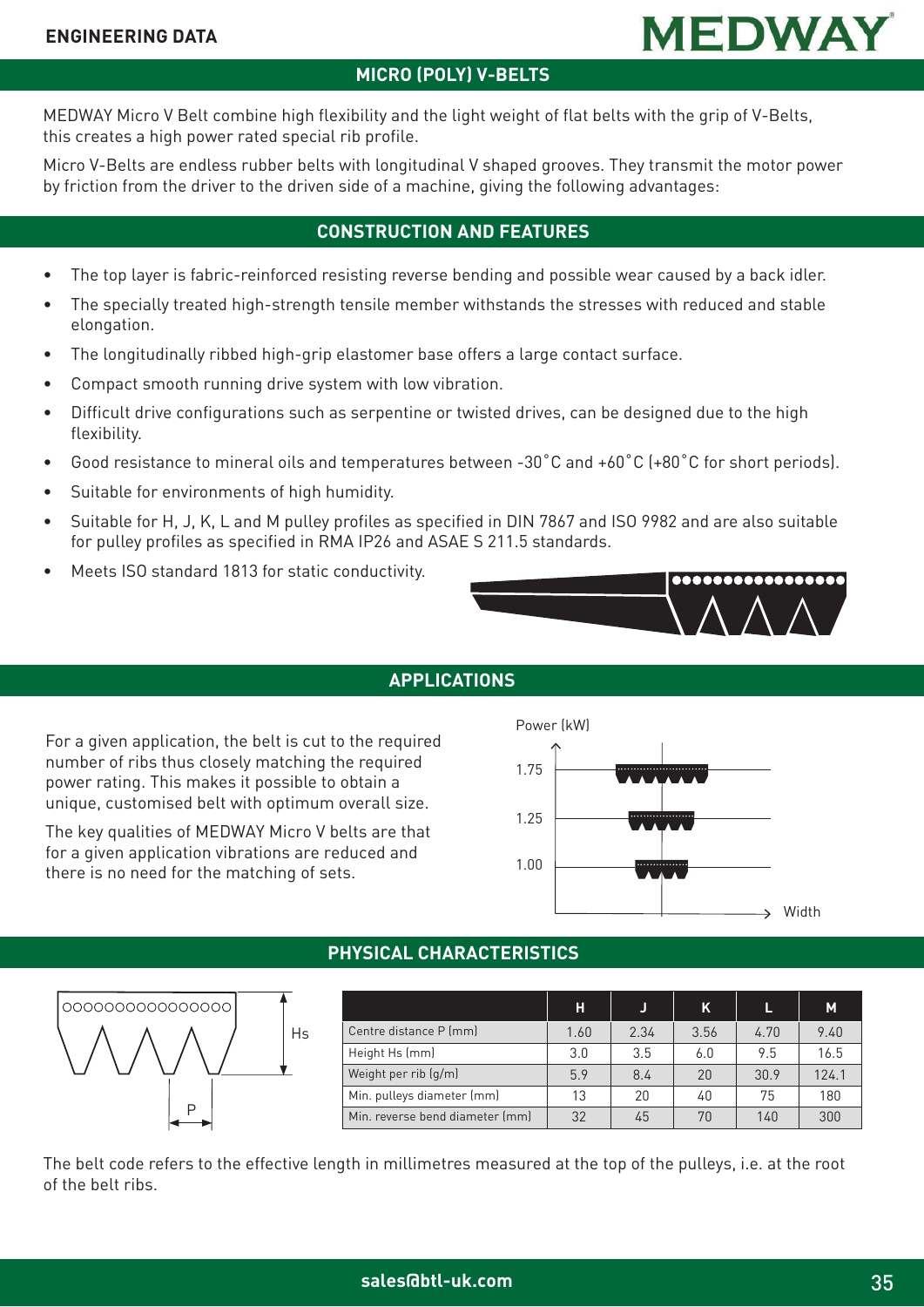## **MEDWAY**



## **MICRO V-BELTS**

#### **Description**

High Performance Micro V-Belts in endless construction and with triangular ribs running along the length of the belt, the entire power is transmitted by a single belt.

Drives can be reduced in size when compared with traditional V-belt drives as smaller pulleys can be used that will transmit equal or higher loads thereby reducing space requirements and cost.

Higher ratios and increased belt speeds can also be achieved.

Part numbers are identified by a 3 or 4 digit number (e.g. 1321) which represents the nominal length in mm, a letter (e.g. J) the cross section and a 2 digit number (e.g. 08) the number of ribs. 1321J08 etc.

| Part No. | <b>BELT TYPE</b> |           |
|----------|------------------|-----------|
|          | <b>PITCH</b>     | <b>Hs</b> |
|          | 2.34             | 4.00      |
|          | 3.56             | 5.50      |
|          | 4.70             | 9.50      |
| Μ        | 9.40             | 16.70     |



| Part No.        | <b>Effective</b><br>Length<br>(mm) | <b>Effective</b><br>Length<br>(inches) |
|-----------------|------------------------------------|----------------------------------------|
| <b>197J/RIB</b> | 197                                | 7.8                                    |
| <b>207J/RIB</b> | 207                                | 8.1                                    |
| 234J/RIB        | 234                                | 9.2                                    |
| 254J/RIB        | 254                                | 10.0                                   |
| <b>267J/RIB</b> | 267                                | 10.5                                   |
| <b>274J/RIB</b> | 274                                | 10.8                                   |
| <b>288J/RIB</b> | 288                                | 11.3                                   |
| 300J/RIB        | 300                                | 11.8                                   |
| 305J/RIB        | 305                                | 12.0                                   |
| 330J/RIB        | 330                                | 13.0                                   |
| 350J/RIB        | 350                                | 13.8                                   |
| 356J/RIB        | 356                                | 14.0                                   |
| 381J/RIB        | 381                                | 15.0                                   |
| 406J/RIB        | 406                                | 16.0                                   |
| <b>428J/RIB</b> | 428                                | 16.9                                   |
| <b>432J/RIB</b> | 432                                | 17.0                                   |
| <b>457J/RIB</b> | 457                                | 18.0                                   |
| 483J/RIB        | 483                                | 19.0                                   |
| <b>495J/RIB</b> | 495                                | 19.5                                   |
| 508J/RIB        | 508                                | 20.0                                   |
| 533J/RIB        | 533                                | 21.0                                   |
| 559J/RIB        | 559                                | 22.0                                   |
| 584J/RIB        | 584                                | 23.0                                   |
| 610J/RIB        | 610                                | 24.0                                   |
| 635J/RIB        | 635                                | 25.0                                   |
| 650J/RIB        | 650                                | 25.6                                   |
| 660J/RIB        | 660                                | 26.0                                   |
| 685J/RIB        | 685                                | 27.0                                   |

## **J CROSS SECTION**

| Part No.        | <b>Effective</b><br>Length<br>(mm) | <b>Effective</b><br>Length<br>(inches) |
|-----------------|------------------------------------|----------------------------------------|
| <b>711J/RIB</b> | 711                                | 28.0                                   |
| 723J/RIB        | 723                                | 28.5                                   |
| 726J/RIB        | 726                                | 28.6                                   |
| 737J/RIB        | 737                                | 29.0                                   |
| <b>762J/RIB</b> | 762                                | 30.0                                   |
| 769J/RIB        | 769                                | 30.3                                   |
| <b>787J/RIB</b> | 787                                | 31.0                                   |
| <b>790J/RIB</b> | 790                                | 31.1                                   |
| 813J/RIB        | 813                                | 32.0                                   |
| 838J/RIB        | 838                                | 33.0                                   |
| 864J/RIB        | 864                                | 34.0                                   |
| 889J/RIB        | 889                                | 35.0                                   |
| 895J/RIB        | 895                                | 35.2                                   |
| 914J/RIB        | 914                                | 36.0                                   |
| 938J/RIB        | 938                                | 36.9                                   |
| 944J/RIB        | 944                                | 37.2                                   |
| <b>955J/RIB</b> | 955                                | 37.6                                   |
| <b>960J/RIB</b> | 960                                | 37.8                                   |
| <b>965J/RIB</b> | 965                                | 38.0                                   |
| 990J/RIB        | 990                                | 39.0                                   |
| <b>995J/RIB</b> | 995                                | 39.2                                   |
| 1016J/RIB       | 1016                               | 40.0                                   |
| 1036J/RIB       | 1036                               | 40.8                                   |
| 1040J/RIB       | 1040                               | 40.9                                   |
| 1051J/RIB       | 1051                               | 41.4                                   |
| 1054J/RIB       | 1054                               | 41.5                                   |
| 1059J/RIB       | 1059                               | 41.7                                   |
| 1065J/RIB       | 1065                               | 41.9                                   |

| Part No.  | <b>Effective</b><br>Length<br>(mm) | <b>Effective</b><br>Length<br>(inches) |
|-----------|------------------------------------|----------------------------------------|
| 1067J/RIB | 1067                               | 42.0                                   |
| 1080J/RIB | 1080                               | 42.5                                   |
| 1089J/RIB | 1089                               | 42.9                                   |
| 1092J/RIB | 1092                               | 43.0                                   |
| 1100J/RIB | 1100                               | 43.3                                   |
| 1105J/RIB | 1105                               | 43.5                                   |
| 1108J/RIB | 1108                               | 43.6                                   |
| 1110J/RIB | 1110                               | 43.7                                   |
| 1116J/RIB | 1116                               | 43.9                                   |
| 1118J/RIB | 1118                               | 44.0                                   |
| 1123J/RIB | 1123                               | 44.2                                   |
| 1126J/RIB | 1126                               | 44.3                                   |
| 1130J/RIB | 1130                               | 44.5                                   |
| 1136J/RIB | 1136                               | 44.7                                   |
| 1143J/RIB | 1143                               | 45.0                                   |
| 1150J/RIB | 1150                               | 45.3                                   |
| 1160J/RIB | 1160                               | 45.7                                   |
| 1168J/RIB | 1168                               | 46.0                                   |
| 1170J/RIB | 1170                               | 46.1                                   |
| 1184J/RIB | 1184                               | 46.6                                   |
| 1190J/RIB | 1190                               | 46.9                                   |
| 1194J/RIB | 1194                               | 47.0                                   |
| 1200J/RIB | 1200                               | 47.2                                   |
| 1203J/RIB | 1203                               | 47.4                                   |
| 1210J/RIB | 1210                               | 47.6                                   |
| 1214J/RIB | 1214                               | 47.8                                   |
| 1219J/RIB | 1219                               | 48.0                                   |
| 1222J/RIB | 1222                               | 48.1                                   |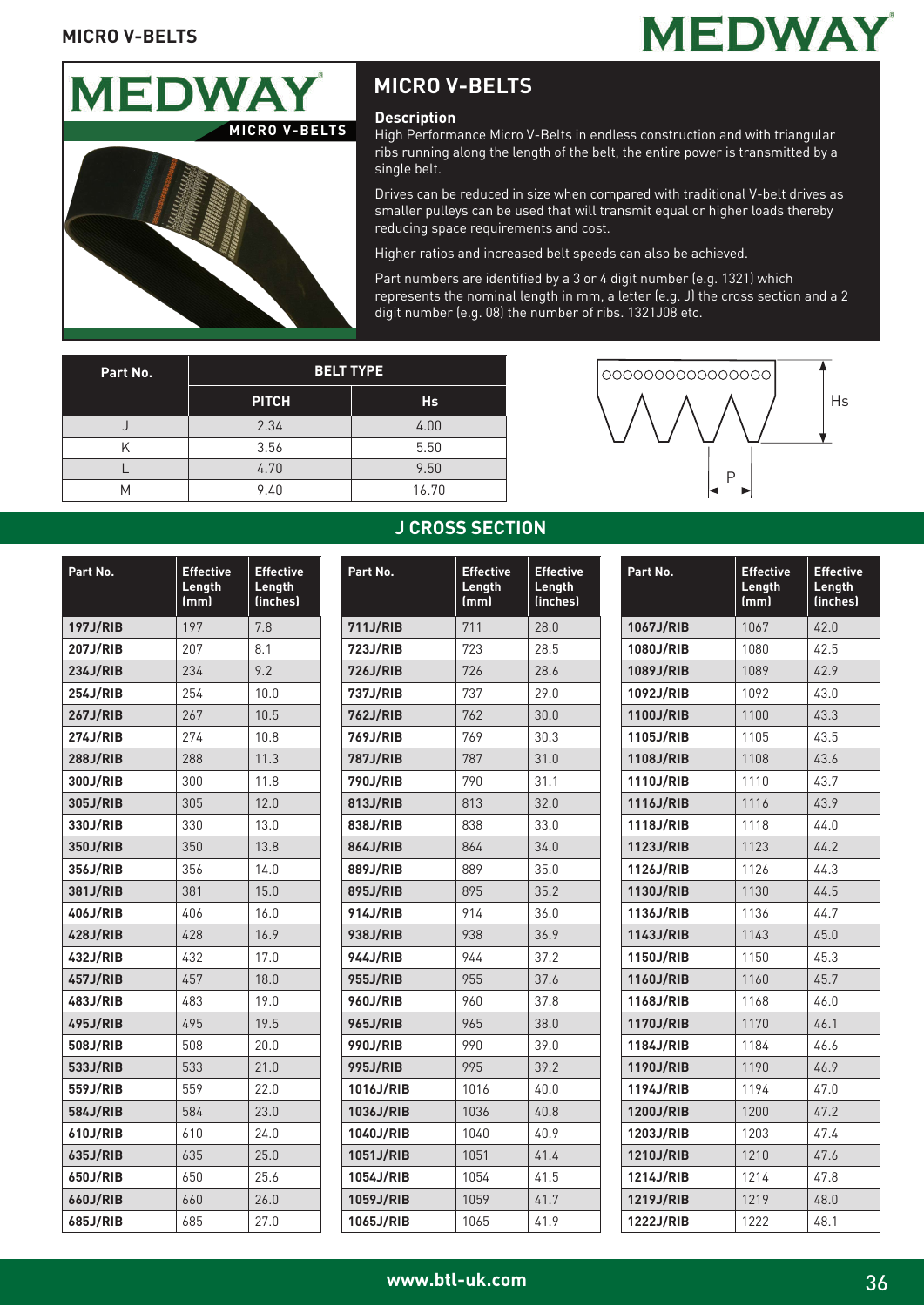### **MICRO V-BELTS**

# **MEDWAY**

| Part No.         | <b>Effective</b><br>Length<br>(mm) | <b>Effective</b><br>Length<br>(inches) |
|------------------|------------------------------------|----------------------------------------|
| 1232J/RIB        | 1232                               | 48.5                                   |
| 1236J/RIB        | 1236                               | 48.7                                   |
| 1244J/RIB        | 1244                               | 49.0                                   |
| <b>1262J/RIB</b> | 1262                               | 49.7                                   |
| <b>1270J/RIB</b> | 1270                               | 50.0                                   |
| 1280J/RIB        | 1280                               | 50.4                                   |
| 1283J/RIB        | 1283                               | 50.5                                   |
| 1285J/RIB        | 1285                               | 50.6                                   |
| <b>1287J/RIB</b> | 1287                               | 50.7                                   |
| 1295J/RIB        | 1295                               | 51.0                                   |
| 1302J/RIB        | 1302                               | 51.3                                   |
| 1309J/RIB        | 1309                               | 51.5                                   |
| 1315J/RIB        | 1315                               | 51.8                                   |
| 1318J/RIB        | 1318                               | 51.9                                   |
| 1321J/RIB        | 1321                               | 52.0                                   |
| 1326J/RIB        | 1326                               | 52.2                                   |
| 1333J/RIB        | 1333                               | 52.5                                   |
| 1355J/RIB        | 1355                               | 53.3                                   |
| 1365J/RIB        | 1365                               | 53.7                                   |
| 1371J/RIB        | 1371                               | 54.0                                   |

| Part No.         | <b>Effective</b><br>Length<br>(mm) | <b>Effective</b><br>Length<br>(inches) |
|------------------|------------------------------------|----------------------------------------|
| 1397J/RIB        | 1397                               | 55.0                                   |
| 1428J/RIB        | 1428                               | 56.2                                   |
| 1439J/RIB        | 1439                               | 56.7                                   |
| 1461J/RIB        | 1461                               | 57.5                                   |
| 1473J/RIB        | 1473                               | 58.0                                   |
| 1524J/RIB        | 1524                               | 60.0                                   |
| 1549J/RIB        | 1549                               | 61.0                                   |
| 1600J/RIB        | 1600                               | 63.0                                   |
| 1626J/RIB        | 1626                               | 64.0                                   |
| 1651J/RIB        | 1651                               | 65.0                                   |
| 1663J/RIB        | 1663                               | 65.5                                   |
| 1702J/RIB        | 1702                               | 67.0                                   |
| <b>1752J/RIB</b> | 1752                               | 69.0                                   |
| 1778J/RIB        | 1778                               | 70.0                                   |
| 1854J/RIB        | 1854                               | 73.0                                   |
| 1895J/RIB        | 1895                               | 74.6                                   |
| 1910J/RIB        | 1910                               | 75.2                                   |
| 1930J/RIB        | 1930                               | 76.0                                   |
| 1956J/RIB        | 1956                               | 77.0                                   |
| 1960J/RIB        | 1960                               | 77.2                                   |

**J - SECTION CONTINUED**

| Part No.  | <b>Effective</b><br>Length<br>(mm) | <b>Effective</b><br>Length<br>(inches) |
|-----------|------------------------------------|----------------------------------------|
| 1965J/RIB | 1965                               | 77.4                                   |
| 1978J/RIB | 1978                               | 77.9                                   |
| 1981J/RIB | 1981                               | 78.0                                   |
| 1992J/RIB | 1992                               | 78.4                                   |
| 2019J/RIB | 2019                               | 79.5                                   |
| 2064J/RIB | 2064                               | 81.3                                   |
| 2083J/RIB | 2083                               | 82.0                                   |
| 2135J/RIB | 2135                               | 84.1                                   |
| 2155J/RIB | 2155                               | 84.8                                   |
| 2210J/RIB | 2210                               | 87.0                                   |
| 2286J/RIB | 2286                               | 90.0                                   |
| 2337J/RIB | 2337                               | 92.0                                   |
| 2413J/RIB | 2413                               | 95.0                                   |
| 2489J/RIB | 2489                               | 98.0                                   |
| 2870J/RIB | 2870                               | 113.0                                  |
| 3154J/RIB | 3154                               | 124.2                                  |
| 3500J/RIB | 3500                               | 137.8                                  |
| 4000J/RIB | 4000                               | 157.5                                  |

### **K - SECTION**

| Part No.        | <b>Effective</b><br>Length<br>(mm) | <b>Effective</b><br>Length<br>(inches) | Part No.         | <b>Effective</b><br>Length<br>(mm) | <b>Effective</b><br>Length<br>(inches) | Part No. |                  | <b>Effective</b><br>Length<br>(mm) | <b>Effective</b><br>Length<br>(inches) |
|-----------------|------------------------------------|----------------------------------------|------------------|------------------------------------|----------------------------------------|----------|------------------|------------------------------------|----------------------------------------|
| 526K/RIB        | 526                                | 20.7                                   | <b>841K/RIB</b>  | 841                                | 33.1                                   |          | 1095K/RIB        | 1095                               | 43.1                                   |
| 560K/RIB        | 560                                | 22.0                                   | 865K/RIB         | 865                                | 34.1                                   |          | <b>1110K/RIB</b> | 1110                               | 43.7                                   |
| 575K/RIB        | 575                                | 22.6                                   | <b>869K/RIB</b>  | 869                                | 34.2                                   |          | <b>1125K/RIB</b> | 1125                               | 44.3                                   |
| 582K/RIB        | 582                                | 22.9                                   | <b>870K/RIB</b>  | 870                                | 34.3                                   |          | <b>1130K/RIB</b> | 1130                               | 44.5                                   |
| <b>597K/RIB</b> | 597                                | 23.5                                   | <b>875K/RIB</b>  | 875                                | 34.4                                   |          | <b>1146K/RIB</b> | 1146                               | 45.1                                   |
| 633K/RIB        | 633                                | 24.9                                   | 880K/RIB         | 880                                | 34.6                                   |          | 1149K/RIB        | 1149                               | 45.2                                   |
| <b>648K/RIB</b> | 648                                | 25.5                                   | <b>884K/RIB</b>  | 884                                | 34.8                                   |          | <b>1165K/RIB</b> | 1165                               | 45.9                                   |
| <b>655K/RIB</b> | 655                                | 25.8                                   | <b>888K/RIB</b>  | 888                                | 35.0                                   |          | <b>1194K/RIB</b> | 1194                               | 47.0                                   |
| 673K/RIB        | 673                                | 26.5                                   | <b>903K/RIB</b>  | 903                                | 35.6                                   |          | <b>1205K/RIB</b> | 1205                               | 47.4                                   |
| <b>682K/RIB</b> | 682                                | 26.9                                   | 915K/RIB         | 915                                | 36.0                                   |          | <b>1222K/RIB</b> | 1222                               | 48.1                                   |
| <b>698K/RIB</b> | 698                                | 27.5                                   | <b>920K/RIB</b>  | 920                                | 36.2                                   |          | <b>1230K/RIB</b> | 1230                               | 48.4                                   |
| <b>710K/RIB</b> | 710                                | 28.0                                   | <b>926K/RIB</b>  | 926                                | 36.5                                   |          | <b>1253K/RIB</b> | 1253                               | 49.3                                   |
| <b>730K/RIB</b> | 730                                | 28.7                                   | <b>938K/RIB</b>  | 938                                | 36.9                                   |          | <b>1272K/RIB</b> | 1272                               | 50.1                                   |
| <b>740K/RIB</b> | 740                                | 29.1                                   | 954K/RIB         | 954                                | 37.6                                   |          | <b>1280K/RIB</b> | 1280                               | 50.4                                   |
| <b>751K/RIB</b> | 751                                | 29.6                                   | <b>960K/RIB</b>  | 960                                | 37.8                                   |          | <b>1295K/RIB</b> | 1295                               | 51.0                                   |
| <b>755K/RIB</b> | 755                                | 29.7                                   | <b>970K/RIB</b>  | 970                                | 38.2                                   |          | 1314K/RIB        | 1314                               | 51.7                                   |
| <b>770K/RIB</b> | 770                                | 30.3                                   | <b>990K/RIB</b>  | 990                                | 39.0                                   |          | <b>1330K/RIB</b> | 1330                               | 52.4                                   |
| <b>775K/RIB</b> | 775                                | 30.5                                   | <b>995K/RIB</b>  | 995                                | 39.2                                   |          | 1345K/RIB        | 1345                               | 53.0                                   |
| <b>790K/RIB</b> | 790                                | 31.1                                   | <b>1000K/RIB</b> | 1000                               | 39.4                                   |          | <b>1360K/RIB</b> | 1360                               | 53.5                                   |
| 805K/RIB        | 805                                | 31.7                                   | 1015K/RIB        | 1015                               | 40.0                                   |          | <b>1387K/RIB</b> | 1387                               | 54.6                                   |
| <b>810K/RIB</b> | 810                                | 31.9                                   | <b>1030K/RIB</b> | 1030                               | 40.6                                   |          | <b>1397K/RIB</b> | 1397                               | 55.0                                   |
| 815K/RIB        | 815                                | 32.1                                   | 1035K/RIB        | 1035                               | 40.7                                   |          | <b>1420K/RIB</b> | 1420                               | 55.9                                   |
| <b>818K/RIB</b> | 818                                | 32.2                                   | <b>1050K/RIB</b> | 1050                               | 41.3                                   |          | <b>1425K/RIB</b> | 1425                               | 56.1                                   |
| 830K/RIB        | 830                                | 32.7                                   | <b>1080K/RIB</b> | 1080                               | 42.5                                   |          | <b>1435K/RIB</b> | 1435                               | 56.5                                   |

Ξ

Ξ

Ξ

π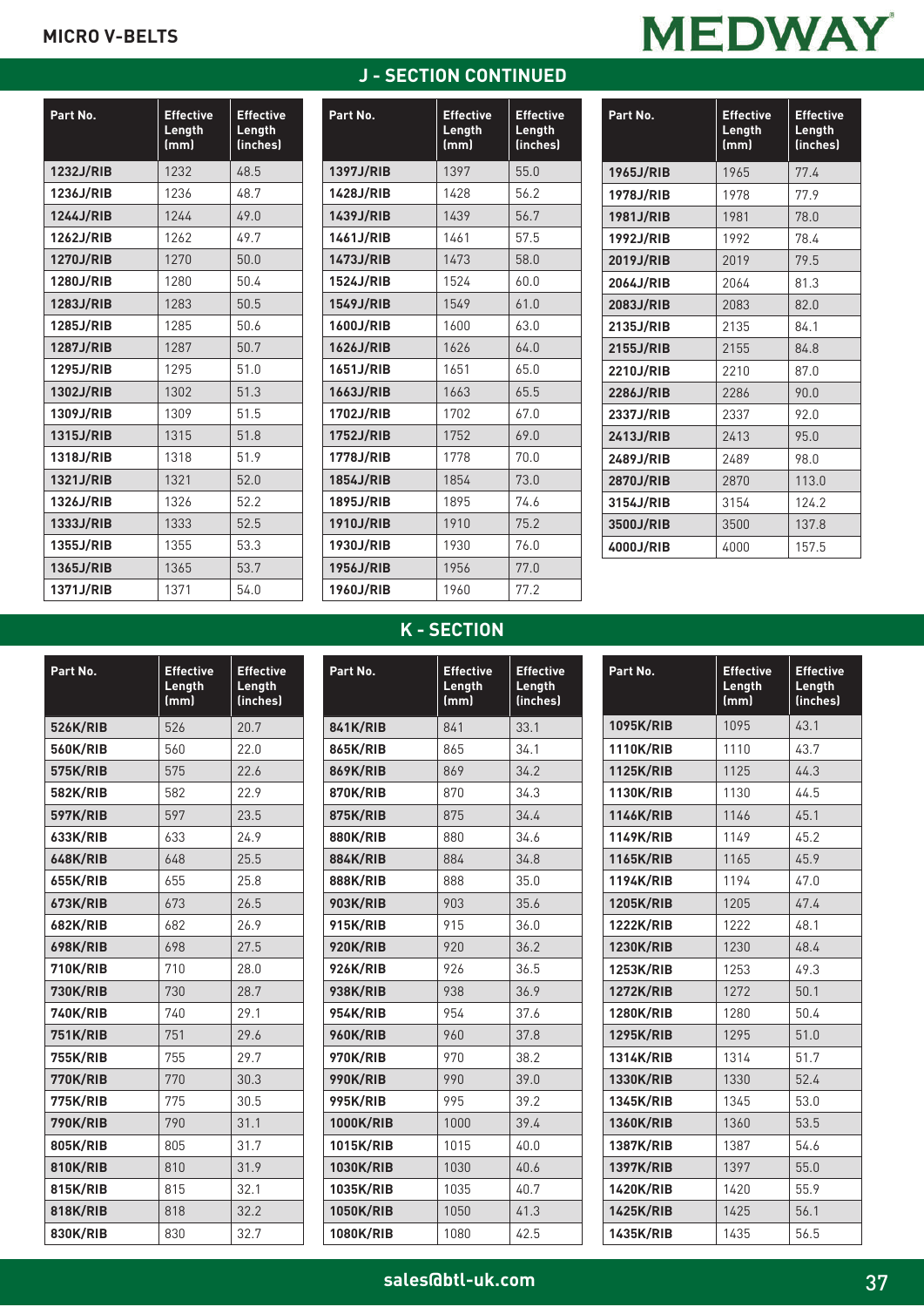### **MICRO V-BELTS**

| Part No.         | <b>Effective</b><br>Length<br>(mm) | <b>Effective</b><br>Length<br>(inches) |
|------------------|------------------------------------|----------------------------------------|
| <b>1460K/RIB</b> | 1460                               | 57.5                                   |
| <b>1479K/RIB</b> | 1479                               | 58.2                                   |
| 1496K/RIB        | 1496                               | 58.9                                   |
| <b>1520K/RIB</b> | 1520                               | 59.8                                   |
| <b>1530K/RIB</b> | 1530                               | 60.2                                   |
| 1549K/RIB        | 1549                               | 61.0                                   |
| <b>1560K/RIB</b> | 1560                               | 61.4                                   |
| <b>1570K/RIB</b> | 1570                               | 61.8                                   |
| <b>1580K/RIB</b> | 1580                               | 62.2                                   |
| 1601K/RIB        | 1601                               | 63.0                                   |
| <b>1610K/RIB</b> | 1610                               | 63.4                                   |
| 1626K/RIB        | 1626                               | 64.0                                   |
| <b>1630K/RIB</b> | 1630                               | 64.2                                   |
| <b>1645K/RIB</b> | 1645                               | 64.8                                   |
| <b>1658K/RIB</b> | 1658                               | 65.3                                   |
| <b>1664K/RIB</b> | 1664                               | 65.5                                   |
| <b>1682K/RIB</b> | 1682                               | 66.2                                   |
| <b>1700K/RIB</b> | 1700                               | 66.9                                   |
| <b>1725K/RIB</b> | 1725                               | 67.9                                   |
| <b>1750K/RIB</b> | 1750                               | 68.9                                   |
| <b>1760K/RIB</b> | 1760                               | 69.3                                   |
| 1775K/RIB        | 1775                               | 69.9                                   |
| <b>1795K/RIB</b> | 1795                               | 70.7                                   |
| <b>1815K/RIB</b> | 1815                               | 71.5                                   |

## **K - SECTION CONTINUED**

| <b>Effective</b><br>Length<br>(mm) | <b>Effective</b><br>Length<br>(inches) |
|------------------------------------|----------------------------------------|
| 1830                               | 72.0                                   |
| 1843                               | 72.6                                   |
| 1854                               | 73.0                                   |
| 1863                               | 73.3                                   |
| 1868                               | 73.5                                   |
| 1880                               | 74.0                                   |
| 1885                               | 74.2                                   |
| 1900                               | 74.8                                   |
| 1905                               | 75.0                                   |
| 1930                               | 76.0                                   |
| 1949                               | 76.7                                   |
| 1963                               | 77.3                                   |
| 1971                               | 77.6                                   |
| 1980                               | 78.0                                   |
| 2031                               | 80.0                                   |
| 2050                               | 80.7                                   |
| 2070                               | 81.5                                   |
| 2080                               | 81.9                                   |
| 2100                               | 82.7                                   |
| 2115                               | 83.3                                   |
| 2120                               | 83.5                                   |
| 2145                               | 84.4                                   |
| 2164                               | 85.2                                   |
| 2170                               | 85.4                                   |
|                                    |                                        |

| <b>MEDWAY</b> |  |
|---------------|--|
|               |  |

| Part No.         | <b>Effective</b><br>Length<br>(mm) | <b>Effective</b><br>Length<br>(inches) |
|------------------|------------------------------------|----------------------------------------|
| <b>2205K/RIB</b> | 2205                               | 86.8                                   |
| 2217K/RIB        | 2217                               | 87.3                                   |
| <b>2225K/RIB</b> | 2225                               | 87.6                                   |
| 2236K/RIB        | 2236                               | 88.0                                   |
| <b>2245K/RIB</b> | 2245                               | 88.4                                   |
| <b>2257K/RIB</b> | 2257                               | 88.9                                   |
| 2300K/RIB        | 2300                               | 90.6                                   |
| 2330K/RIB        | 2330                               | 91.7                                   |
| 2355K/RIB        | 2355                               | 92.7                                   |
| 2385K/RIB        | 2385                               | 93.9                                   |
| 2391K/RIB        | 2391                               | 94.1                                   |
| 2440K/RIB        | 2440                               | 96.1                                   |
| 2460K/RIB        | 2460                               | 96.9                                   |
| 2480K/RIB        | 2480                               | 97.6                                   |
| <b>2515K/RIB</b> | 2515                               | 99.0                                   |
| 2530K/RIB        | 2530                               | 99.6                                   |
| <b>2540K/RIB</b> | 2540                               | 100.0                                  |
| 2585K/RIB        | 2585                               | 101.8                                  |
| <b>2612K/RIB</b> | 2612                               | 102.8                                  |
| 2680K/RIB        | 2680                               | 105.5                                  |
| 2835K/RIB        | 2835                               | 111.6                                  |
| <b>2967K/RIB</b> | 2967                               | 116.8                                  |
| 4122K/RIB        | 4122                               | 162.3                                  |

## **L - SECTION**

| Part No.         | <b>Effective</b><br>Length<br>(mm) | <b>Effective</b><br>Length<br>(inches) |
|------------------|------------------------------------|----------------------------------------|
| <b>954L/RIB</b>  | 954                                | 37.6                                   |
| <b>991L/RIB</b>  | 991                                | 39.0                                   |
| 1075L/RIB        | 1075                               | 42.3                                   |
| 1194L/RIB        | 1194                               | 47.0                                   |
| 1219L/RIB        | 1219                               | 48.0                                   |
| 1270L/RIB        | 1270                               | 50.0                                   |
| 1295L/RIB        | 1295                               | 51.0                                   |
| 1333L/RIB        | 1333                               | 52.5                                   |
| 1371L/RIB        | 1371                               | 54.0                                   |
| 1397L/RIB        | 1397                               | 55.0                                   |
| <b>1422L/RIB</b> | 1422                               | 56.0                                   |
| 1480L/RIB        | 1480                               | 58.3                                   |
| 1562L/RIB        | 1562                               | 61.5                                   |
| 1613L/RIB        | 1613                               | 63.5                                   |
| <b>1664L/RIB</b> | 1664                               | 65.5                                   |
| 1715L/RIB        | 1715                               | 67.5                                   |
| <b>1764L/RIB</b> | 1764                               | 69.4                                   |
| 1803L/RIB        | 1803                               | 71.0                                   |
| <b>1841L/RIB</b> | 1841                               | 72.5                                   |

| Part No.         | <b>Effective</b><br>Length<br>(mm) | <b>Effective</b><br>Length<br>(inches) |
|------------------|------------------------------------|----------------------------------------|
| 1943L/RIB        | 1943                               | 76.5                                   |
| 1981L/RIB        | 1981                               | 78.0                                   |
| 2020L/RIB        | 2020                               | 79.5                                   |
| 2055L/RIB        | 2055                               | 80.9                                   |
| 2070L/RIB        | 2070                               | 81.5                                   |
| 2096L/RIB        | 2096                               | 82.5                                   |
| 2134L/RIB        | 2134                               | 84.0                                   |
| 2197L/RIB        | 2197                               | 86.5                                   |
| 2235L/RIB        | 2235                               | 88.0                                   |
| 2324L/RIB        | 2324                               | 91.5                                   |
| 2362L/RIB        | 2362                               | 93.0                                   |
| 2477L/RIB        | 2477                               | 97.5                                   |
| 2515L/RIB        | 2515                               | 99.0                                   |
| 2705L/RIB        | 2705                               | 106.5                                  |
| 2743L/RIB        | 2743                               | 108.0                                  |
| 2845L/RIB        | 2845                               | 112.0                                  |
| 2895L/RIB        | 2895                               | 114.0                                  |
| 2921L/RIB        | 2921                               | 115.0                                  |
| <b>2997L/RIB</b> | 2997                               | 118.0                                  |

| Part No.  | <b>Effective</b><br>Length<br>(mm) | <b>Effective</b><br>Length<br>(inches) |
|-----------|------------------------------------|----------------------------------------|
| 3086L/RIB | 3086                               | 121.5                                  |
| 3124L/RIB | 3124                               | 123.0                                  |
| 3289L/RIB | 3289                               | 129.5                                  |
| 3327L/RIB | 3327                               | 131.0                                  |
| 3492L/RIB | 3492                               | 137.5                                  |
| 3630L/RIB | 3630                               | 142.9                                  |
| 3696L/RIB | 3696                               | 145.5                                  |
| 4051L/RIB | 4051                               | 159.5                                  |
| 4191L/RIB | 4191                               | 165.0                                  |
| 4318L/RIB | 4318                               | 170.0                                  |
| 4470L/RIB | 4470                               | 176.0                                  |
| 4622L/RIB | 4622                               | 182.0                                  |
| 5029L/RIB | 5029                               | 198.0                                  |
| 5385L/RIB | 5385                               | 212.0                                  |
| 6096L/RIB | 6096                               | 240.0                                  |
| 6500L/RIB | 6500                               | 255.9                                  |
| 7055L/RIB | 7055                               | 277.8                                  |